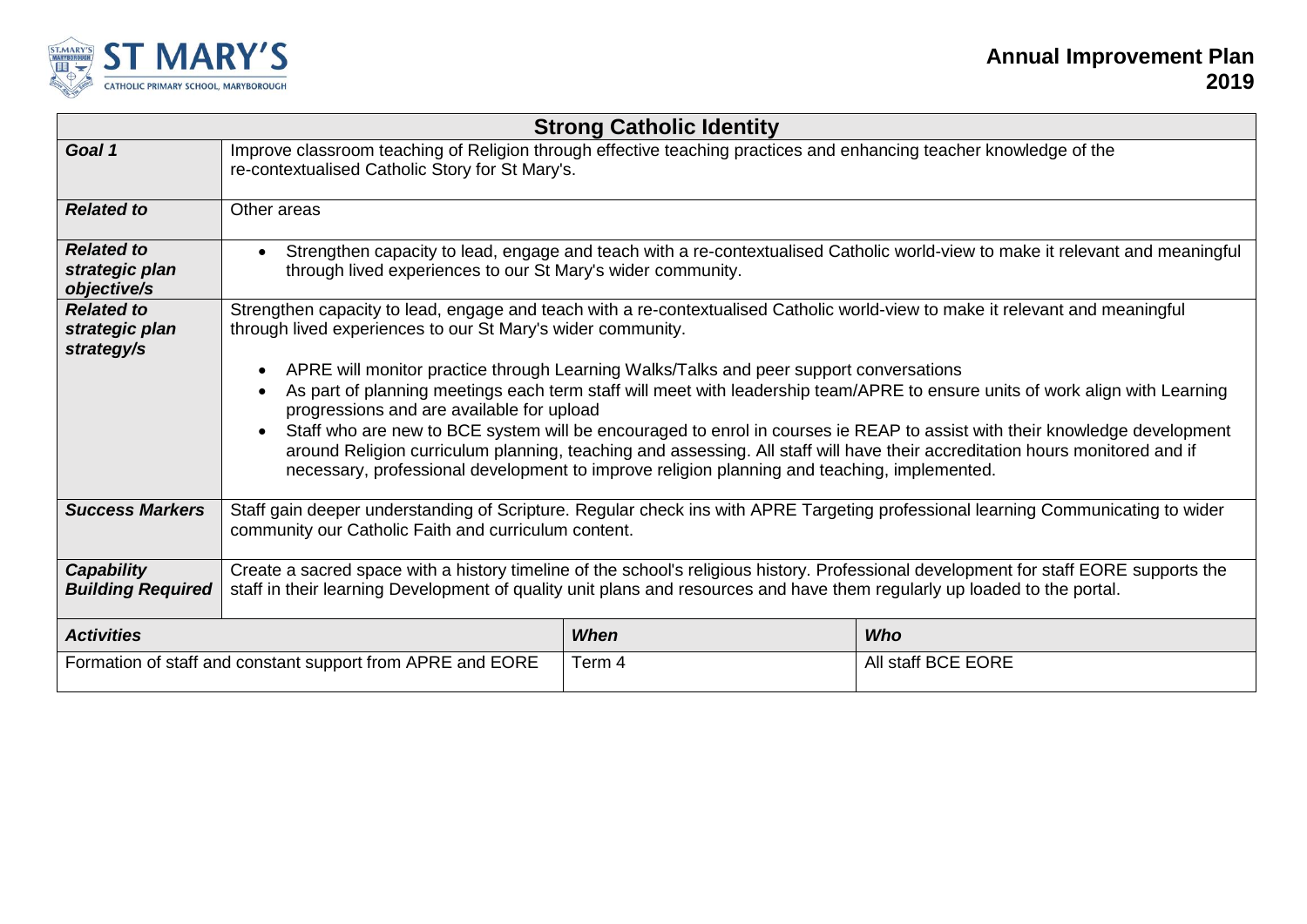| <b>Excellent learning &amp; teaching</b>                                           |                                                                                                                                                                                                                                                                                                                                                                                                                                                                                                                                                                                                                                                                                                                 |             |                                                             |  |  |  |
|------------------------------------------------------------------------------------|-----------------------------------------------------------------------------------------------------------------------------------------------------------------------------------------------------------------------------------------------------------------------------------------------------------------------------------------------------------------------------------------------------------------------------------------------------------------------------------------------------------------------------------------------------------------------------------------------------------------------------------------------------------------------------------------------------------------|-------------|-------------------------------------------------------------|--|--|--|
| Goal 1                                                                             | By the end of 2019, 90% of students in Prep - Year 2 at St Mary's will achieve the BCE Student Learning Target in Reading.                                                                                                                                                                                                                                                                                                                                                                                                                                                                                                                                                                                      |             |                                                             |  |  |  |
| <b>Related to</b>                                                                  | Learning Growth                                                                                                                                                                                                                                                                                                                                                                                                                                                                                                                                                                                                                                                                                                 |             |                                                             |  |  |  |
| <b>Learning Growth</b><br><b>Challenge</b>                                         | Reading                                                                                                                                                                                                                                                                                                                                                                                                                                                                                                                                                                                                                                                                                                         |             |                                                             |  |  |  |
| <b>Classes</b>                                                                     | Prep. 1, 2                                                                                                                                                                                                                                                                                                                                                                                                                                                                                                                                                                                                                                                                                                      |             |                                                             |  |  |  |
| <b>Related to</b><br>strategic plan<br>objective/s                                 | To enhance learning opportunities for staff and students through focused analysis of data and planning to attend to students' deficit in<br>the reading and writing area.                                                                                                                                                                                                                                                                                                                                                                                                                                                                                                                                       |             |                                                             |  |  |  |
| <b>Related to</b><br>strategic plan<br>strategy/s                                  | Short term planning cycles (4 weeks) have been introduced<br>$\bullet$<br>Moving to a short term cycle and using BCE Model of pedagogy as a guide for staff will enhance teacher capability to focus on<br>$\bullet$<br>student deficit area and plan with support staff to address these. This will refocus staff development with the appropriate<br>model of pedagogies needed for these planning timeframes. The goal is to have this practice (STPC) in all LA's throughout the<br>school<br>Revisiting the Effective and Expected practices and Context Text model, GRR, High Yield strategies particularly with the<br>change of Data Wall format and space. (Section B2 External Review - October 2016) |             |                                                             |  |  |  |
| <b>Success Markers</b>                                                             | Ongoing use of the data wall to track student achievement<br>$\bullet$<br>Increased understanding of the capabilities of the BI tool and information updated on a weekly basis.<br>$\bullet$<br>Regular Learning Walks and Talks<br>$\bullet$<br>Sustained practices of daily PM assessments in P-2 and regular monitoring of progress in SLK and CAP knowledge<br>Implementation of daily guided reading sessions across the school<br>A collaborative culture will be developed by sharing and celebrating of success stories of staff in the use of the Effective and<br><b>Expected Practices</b>                                                                                                           |             |                                                             |  |  |  |
| Capability<br><b>Building Required</b>                                             | Professional Development provided on the use of the analysis of the Monitoring Tools and Guided Reading<br>$\bullet$<br>Regular meetings with teachers/PLL/ST:IE/Admin/BCE staff<br>$\bullet$<br>Refresh teacher capacity in new BI tool update<br>$\bullet$                                                                                                                                                                                                                                                                                                                                                                                                                                                    |             |                                                             |  |  |  |
| <b>Activities</b>                                                                  |                                                                                                                                                                                                                                                                                                                                                                                                                                                                                                                                                                                                                                                                                                                 | <b>When</b> | <b>Who</b>                                                  |  |  |  |
| Weekly ELT meetings to update, respond to and plan according to the latest<br>data |                                                                                                                                                                                                                                                                                                                                                                                                                                                                                                                                                                                                                                                                                                                 | Term 4      | All teaching staff, ST:IE, PLL,<br><b>BCE</b> support staff |  |  |  |
| Data to be gathered, uploaded and analysed regularly to BI tool                    |                                                                                                                                                                                                                                                                                                                                                                                                                                                                                                                                                                                                                                                                                                                 | Term 4      | <b>Teaching staff</b>                                       |  |  |  |